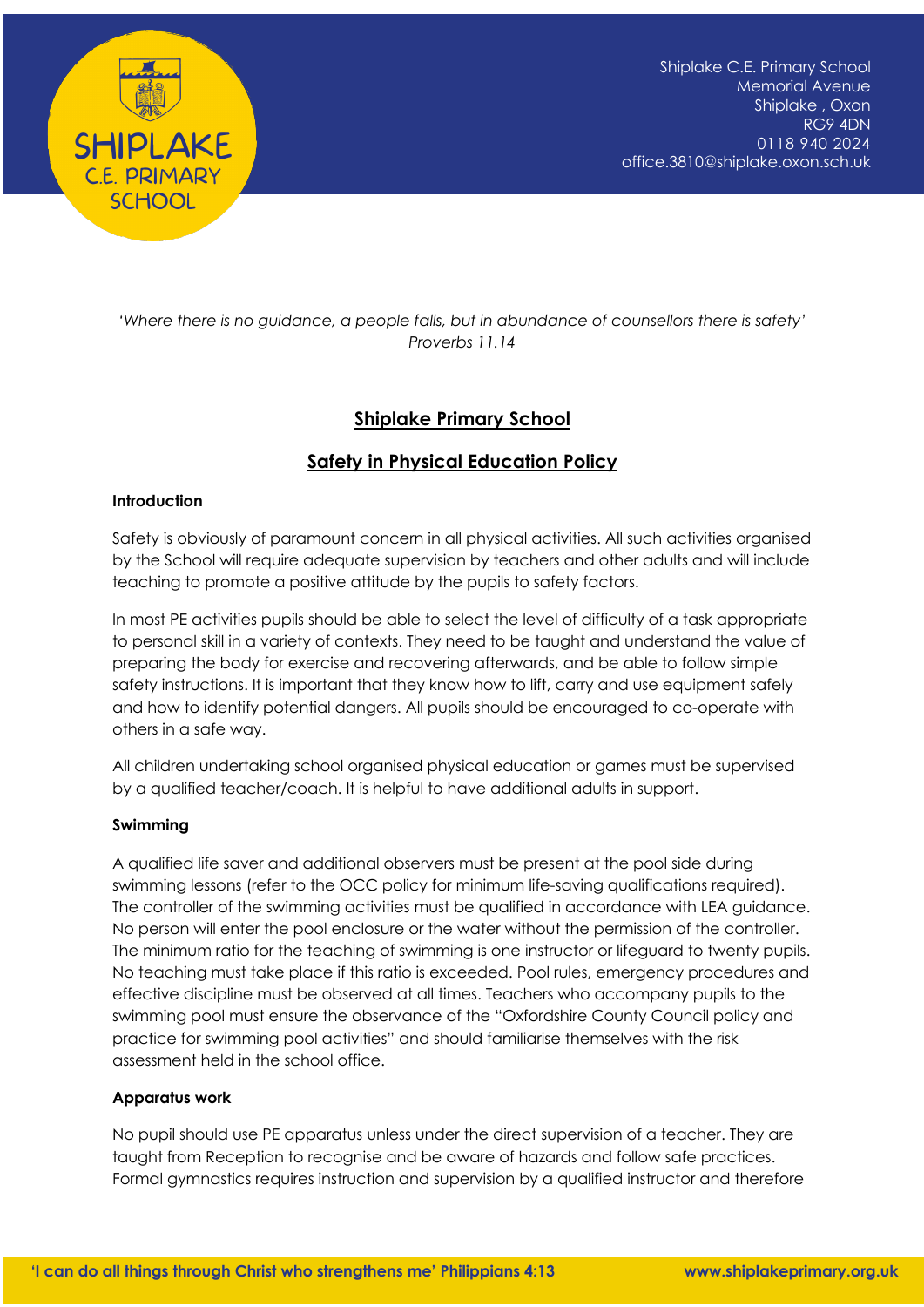

should not be included in the school curriculum. Forward rolls should not be taught by staff other than the Specialist PE Teacher who has received the appropriate training to do so, and is only done so from year 3 with the permission of parents. Teachers must ensure that apparatus has been safely erected and located together with safety matting before apparatus work begins. They should check the suitability of the apparatus to be used. All equipment and apparatus should be stored safely and any apparatus which is unsafe must be removed immediately from use and the Headteacher informed.

## **Activities off the school site**

Safety of pupils during physical education or games activities off the school site, including travel supervision, is the responsibility of the teacher in charge. Pupils are not allowed to walk to or from the Memorial Field without the close supervision of a teacher, staff member or PE instructor and preferably the presence of an additional adult. A risk assessment for activities on the Memorial Field is held in the school office

## **General guidance**

As a school, we ensure the safety of all pupils and staff through the following codes of practice:

· Safe storage of all equipment – all equipment to be stored safely and tidily in its appropriate place after use, so easy access and availability are ready for the next group.

· Annual safety equipment check of large apparatus by a recognised maintenance contractor.

· Equipment to be checked at the beginning and end of use. All unsafe, damaged or lost equipment to be reported to the PE Subject Leader.

· All staff are first aid trained.

· A knowledge of the environment in which learning is taking place - check areas for hazards before any activity takes place.

All pupils and staff should wear appropriate clothing and footwear during PE/Games activities and should remove all jewellery including earrings. If earrings are not able to be removed they should be taped prior to any PE activity. There is further guidance on appropriate clothing for pupils in the school prospectus.

Teachers should work within school policy and follow recognised safe working practices. All teaching staff should understand and adhere to both the OCC health and safety policies and the School health and safety guide and follow both County and National recommendations for physical education. They should investigate accidents and dangerous occurrences as well as near misses to help prevent reoccurrences. In the event of an accident or emergency, the teacher in charge should follow the plan of action recorded in